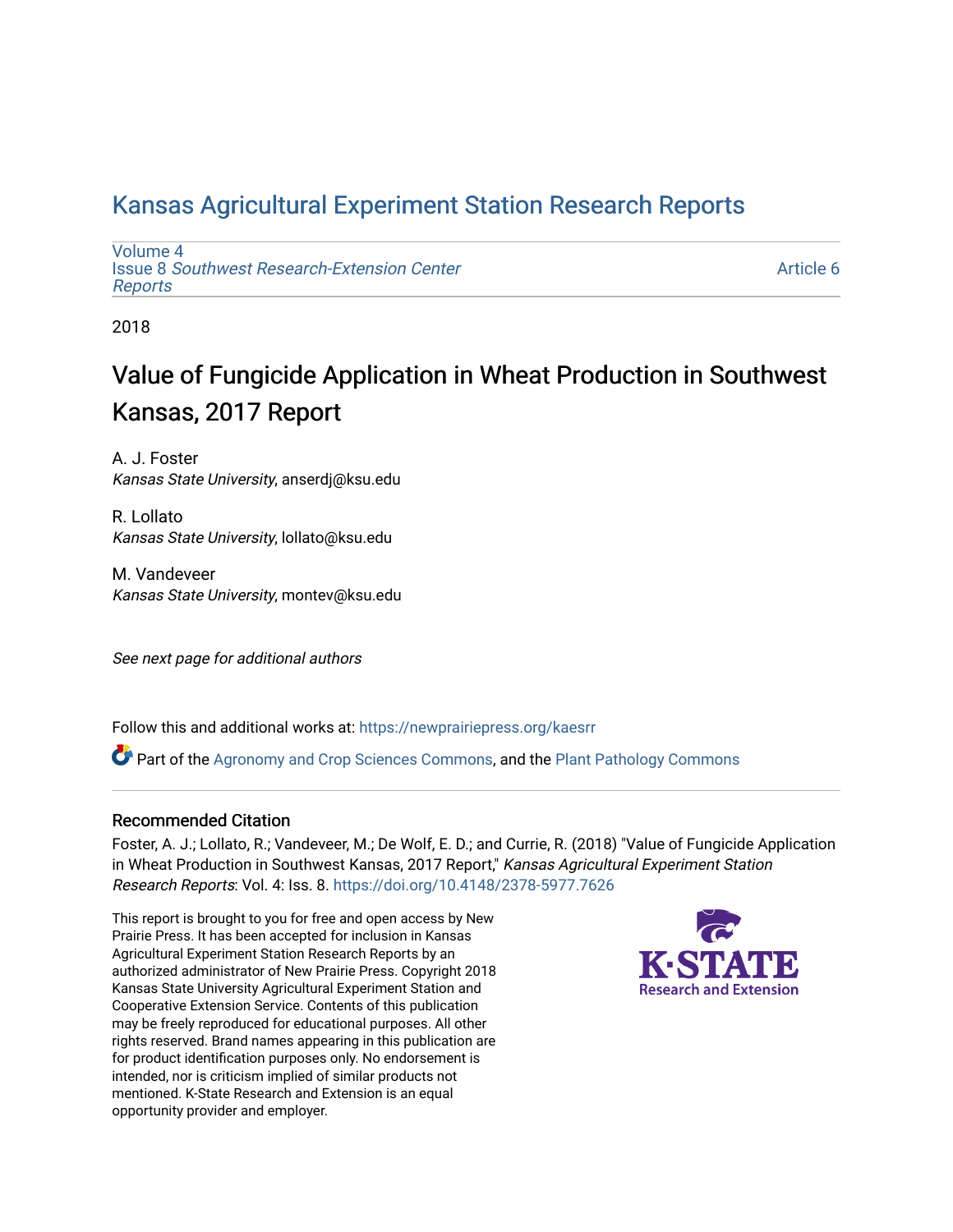# Value of Fungicide Application in Wheat Production in Southwest Kansas, 2017 Report

### **Abstract**

During the past several years, applying fungicide to wheat has become a more common practice. The availability of cost-effective generic fungicides, as well as the positive yield responses often reported, seem to be the potential drivers for the adoption of such practices by producers. A wheat fungicide trial was conducted in Garden City, KS, to answer the following questions: 1) Are fungicide applications profitable? and 2) Can remote sensing technology be used to quantify the efficacy of different fungicide products? The study consisted of two wheat varieties sown on September 30, 2016 (Oakley CL, highly resistant to stripe rust; and TAM 111, highly susceptible to stripe rust) and treated with different fungicide products. Stripe and leaf rust were the major fungal diseases impacting wheat yield in southwest Kansas in 2017. Wheat production in 2017 was impacted by dry planting conditions in late 2016, a winter ice storm in January, and a late snow storm on April 30, and severe wheat streak mosaic virus infestation. There were significant differences in grain yield among fungicide products for both TAM 111 and Oakley CL. The large changes in normalized difference vegetation index (NDVI) values suggest that multiple environmental factors were interacting to impact the wheat plant health. The benefit of fungicide application observed on yield was minimal under the environmental conditions of 2017.

### Keywords

fungicide application in wheat, wheat production in southwest Kansas, value of fungicide

### Creative Commons License



This work is licensed under a [Creative Commons Attribution 4.0 License](https://creativecommons.org/licenses/by/4.0/).

### Authors

A. J. Foster, R. Lollato, M. Vandeveer, E. D. De Wolf, and R. Currie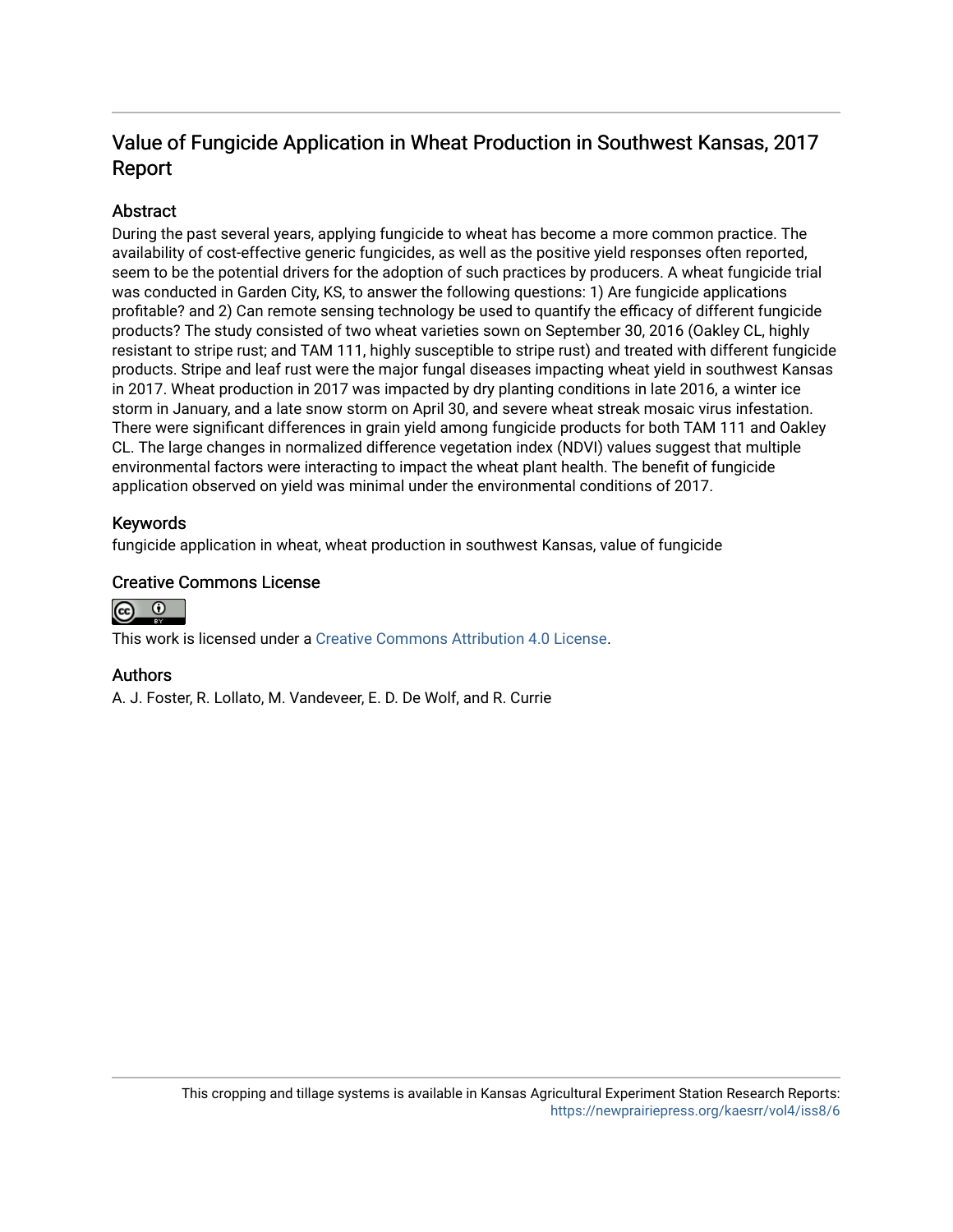

# 2018 SWREC Agricultural Research

# Value of Fungicide Application in Wheat Production in Southwest Kansas, 2017 Report

*A.J. Foster, R. Lollato, M. Vandeveer, E.D. De Wolf, and R.S. Currie* 

## Summary

During the past several years, applying fungicide to wheat has become a more common practice. The availability of cost-effective generic fungicides, as well as the positive yield responses often reported, seem to be the potential drivers for the adoption of such practices by producers. A wheat fungicide trial was conducted in Garden City, KS, to answer the following questions: 1) Are fungicide applications profitable? and 2) Can remote sensing technology be used to quantify the efficacy of different fungicide products? The study consisted of two wheat varieties sown on September 30, 2016 (Oakley CL, highly resistant to stripe rust; and TAM 111, highly susceptible to stripe rust) and treated with different fungicide products. Stripe and leaf rust were the major fungal diseases impacting wheat yield in southwest Kansas in 2017. Wheat production in 2017 was impacted by dry planting conditions in late 2016, a winter ice storm in January, and a late snow storm on April 30, and severe wheat streak mosaic virus infestation. There were significant differences in grain yield among fungicide products for both TAM 111 and Oakley CL. The large changes in normalized difference vegetation index (NDVI) values suggest that multiple environmental factors were interacting to impact the wheat plant health. The benefit of fungicide application observed on yield was minimal under the environmental conditions of 2017.

# Introduction

In recent years, producers are becoming interested in protecting wheat grain yield from major fungal diseases due to the availability of more affordable generic fungicides. However, it is important for producers to be aware that application of fungicides protects yield potential that is present at the time of application. Fungicides serve as yield protectors by enhancing the plant health. Therefore, it is common for producers to often associate delayed harvest with fungicide application. Fungicides allow plants to stay green and maintain their leaves longer, using more nutrients during the late development stages.

Previous research has reported variable results regarding the value of fungicide application in the Great Plains. In Kansas, several years of research have indicated that a single fungicide application to a susceptible variety, on average, could provide a 10% yield increase, relative to the untreated control (De Wolf, 2013). To maximize the benefit of a fungicide application, producers should know the vulnerability of the variety to be

Kansas State University Agricultural Experiment Station and Cooperative Extension Service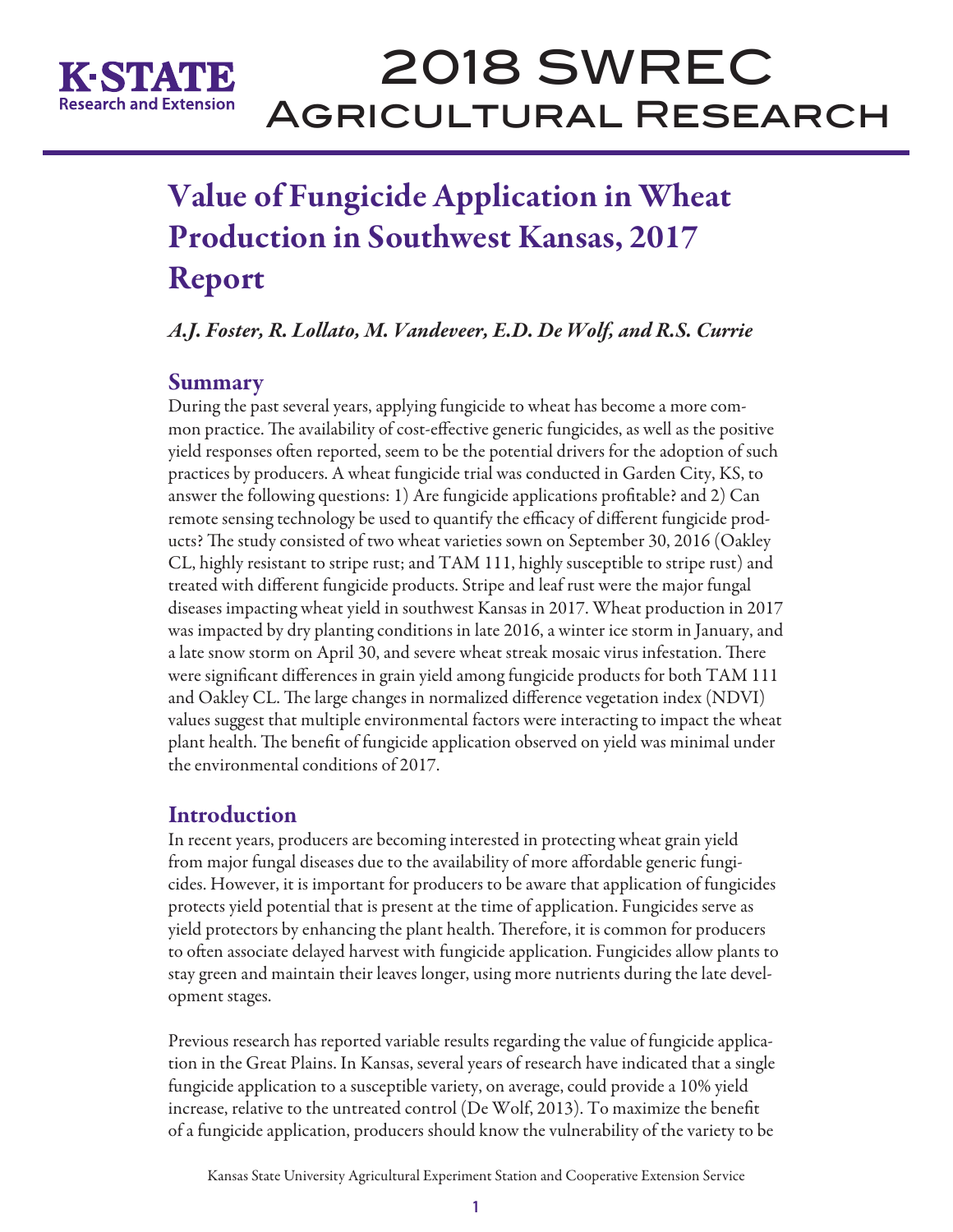treated. Susceptible varieties are more likely to benefit from foliar fungicides as compared to varieties with moderate to high levels of resistance. It is also important to pay attention to weather conditions and scouting reports within a field, region, and even surrounding states to the south.

Rating the effectiveness of a foliar fungicide application on disease control is often tedious and very subjective. With the onset of remote sensing technology, there are great opportunities to develop more objective approaches for rating varietal resistance to diseases and the efficacy of fungicides. Measurements such as the normalized difference vegetative index (NDVI)–which combines wavebands in the red region of the spectrum that is controlled by the leaf pigment content, and wavebands in the near-infrared region of the spectrum that is controlled by the internal leaf structures–are strongly correlated with plant health. Application of fungicide is reported to enhance plant health that results in the plant staying green longer. Therefore, differences in NDVI before and after fungicide application relative to the control could be used to develop a more objective scale for rating fungicide efficacy.

The objectives of this study were to evaluate the value of variety selection and application of a foliar fungicide as part of an economically optimal disease management plan and to assess the potential for using remote sensing measurements such as NDVI as a tool for rating fungicide efficacy.

## Experimental Procedures

An experiment was established at the Southwest Research-Extension Center in Garden City, KS, in fall 2016. The design of the experiment was a randomized complete block design with three replications consisting of eleven fungicide application treatments and two wheat varieties: Oakley CL (highly resistant to stripe rust) and TAM 111 (highly susceptible to stripe rust). The experimental treatments are summarized in Table 1. Experimental plots were sown on September 30, 2016, at a seeding rate of 120 lb/a, and were 7.5-ft wide  $\times$  30-ft long. The entire experimental area was fertilized with 100 lb of N/a at green-up in March of 2017, and plots were sprayed with a mixture of 0.4 pints of Starane, 0.375 quarts of MCPA, and 0.1 oz of Ally the first week of April for weed control. Fungicides were applied at a volume of 15 GPA with a CO<sub>2</sub> backpack sprayer when the flag leaf fully emerged and the ligule was visible (Feekes GS 9). A plot combine 7.5-ft wide was used to harvest 25 ft from each plot for yield. A subsample was collected from each plot to determine the test weight and moisture content. The yield was adjusted to 13% moisture.

NDVI was collected before and 15 and 30 days after the flag leaf fungicide application. A handheld Greenseeker sensor (Ntech Industries, Inc, Ukiah, CA) was used to measure the NDVI. The difference between the before and after NDVI values were used to assess the efficacy of the fungicide. The smaller the difference between the before and after application NDVI values of the treated compared to the control was indicative of the efficacy of the fungicide.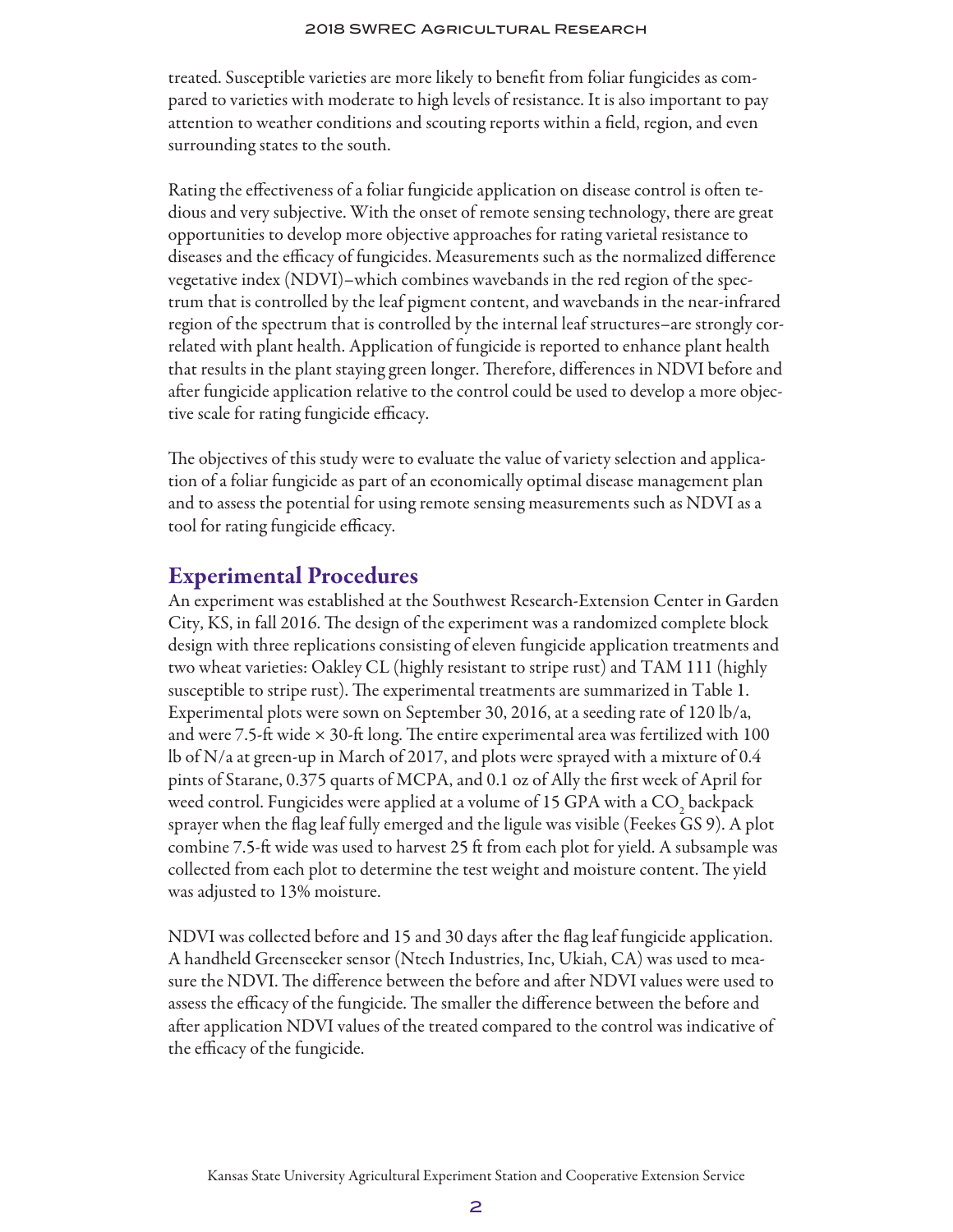### Results and Discussion

The 2017 wheat crop overcame many challenges, including a late winter snowstorm that covered the wheat in more than 20 inches of snow for three days, mild leaf and stripe rust, wetter than normal conditions in March and April, and warmer temperatures were the main environmental conditions for the 2016–2017 wheat crop.

The results of this study showed that the effect of fungicide on yield differed significantly among products and across both resistant and susceptible varieties. The variability in response to the fungicide applications may be attributed to the impact of environmental stress on wheat as well as the later application of the fungicide at Feekes 10 compared to Feekes 9 in 2016. Compared to the results of 2016, TAM 111 (the susceptible variety) once again out-yielded the resistant variety Oakley CL. Similar to 2016, lodging was again a problem for the Oakley CL variety (Table 3). The generic fungicide was the most consistent in producing a net return, with a net benefit of \$3.45 for TAM 111 and \$9.64 for Oakley CL. Oakley CL is not resistant to leaf rust, so a mild infestation of this fungus likely justified justifying the greater net returns as compared to TAM 111.

In 2016, Foster et al. (2017) reported differences of 0.07 in NDVI 30 days after application in the check TAM 111 plot, but in 2017 differences in NDVI for the check TAM 111 plot were 0.07 15 days after application, and 0.32 30 days after application (Table 3). Contrary to 2016, the changes in NDVI indicated significant differences in efficacy among the different fungicides 15 and 30 days after application for both TAM 111 and Oakley CL. The large changes in NDVI and the significant difference in efficacy among the fungicides in 2017 may be attributed to the later application timing, the impact of the April 30 snowstorm, other diseases (mild infestation of leaf rust), lodging, warmer temperatures in May and June, and the effect of the crop approaching physiological maturity at the time of the 30 day NDVI sampling.

### *Conclusion*

The results of 2017 demonstrate the complexity of environmental conditions on wheat management. Therefore, it is important for producers to manage each crop independently, taking into consideration the environmental condition of that year in making decisions on fungicide application. Scouting the crop and gathering information about the condition of the crop is vital to making an optimal decision. Clearly, in 2017 the challenge of getting fungicide applied on time was a factor. In these situations, a good decision is to go with the generic products to minimize the potential for economic losses. The results observed in 2017 in no way should be interpreted outside of context of the particular growing season from which data were collected–that is, without considering the environmental conditions under which the wheat was grown. Fungicide decisions should take into consideration the current crop growing condition and yield potential, inoculum present in the field or neighboring fields, and weather conditions during that particular growing season. Remote sensing technology shows potential in quantifying the efficacy of different fungicides. However, the result was most beneficial when compared to the control, which might offer some challenges in real-world application.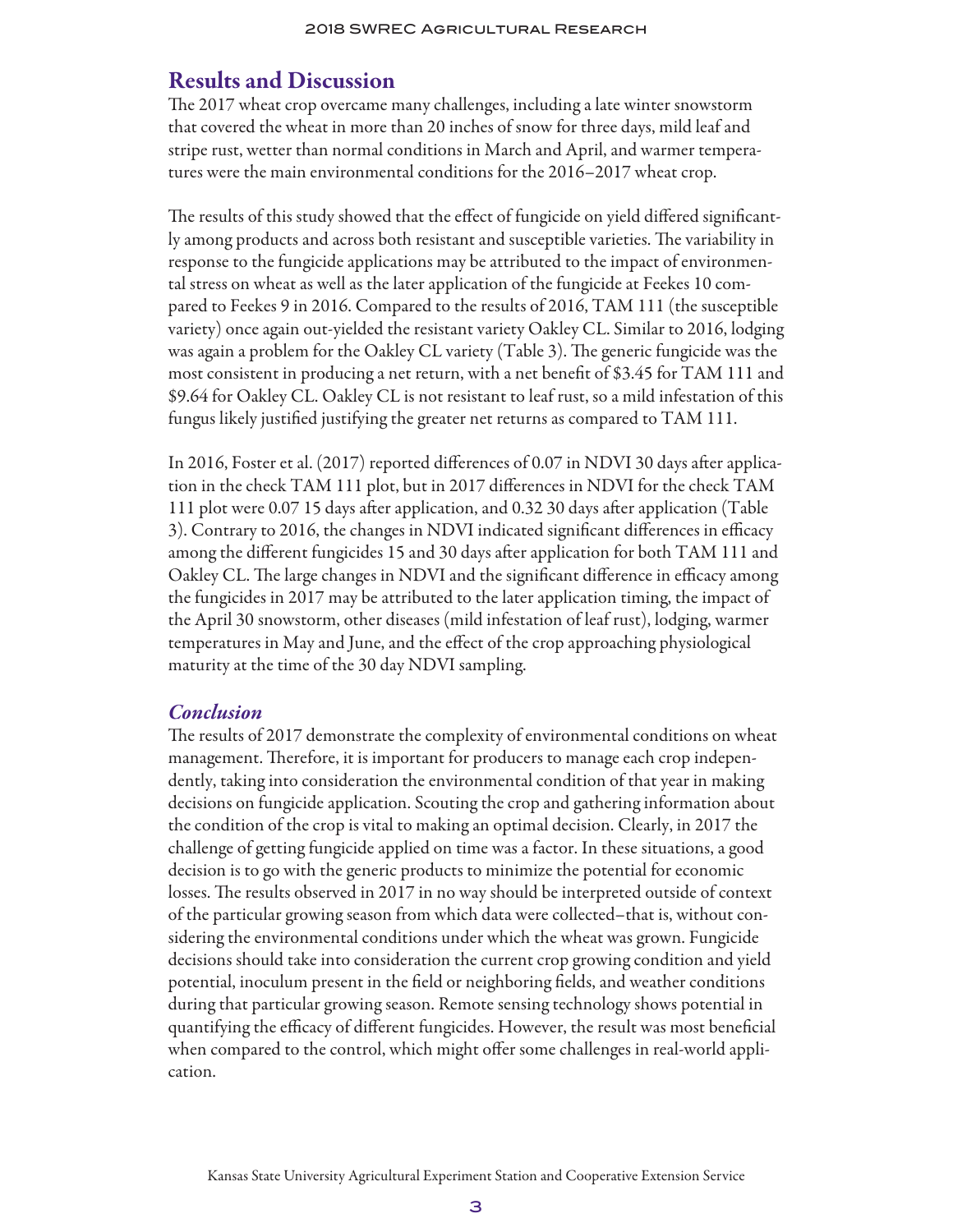### References

- De Wolf, E. D. (2013). Foliar fungicide efficacy ratings for wheat disease management 2013.
- Foster, A., R. Lollato, M. Vandeveer, & E. De Wolf. (2017). Value of Fungicide Application in Wheat Production in Southwest Kansas. Kansas Agricultural Experiment Station Research Reports, 3(5), 3.

### Chemical Disclaimer

Fungicide pricing used in this report maybe higher or lower. Brand names appearing in this report are for product identification purposes only. No endorsement is intended, nor is criticism implied of similar products not mentioned. Person using such products assume responsibility for their use in accordance with current label directions of the manufacturer.

Table 1. Fungicide rate, time and growth stage of application for each treatment in the 2016–2017 growing season at the Southwest Research–Extension Center, Garden City, KS

| Treatment      | Product       | Time of<br>application | Product<br>rate | Stage of<br>application | Date<br>applied | Growth stage<br>(GS) |  |
|----------------|---------------|------------------------|-----------------|-------------------------|-----------------|----------------------|--|
|                |               |                        | fl oz           |                         |                 |                      |  |
| 1              | Control       | <b>NA</b>              | <b>NA</b>       | <b>NA</b>               | <b>NA</b>       | NA.                  |  |
| $\mathfrak{2}$ | Aproach Prima | Spring                 | 6.8             | Flag leaf               | May 9           | Feekes, GS 10        |  |
| 3              | Tebustar      | Spring                 | 4               | Flag leaf               | May 9           | Feekes, GS 10        |  |
| 4              | Absolute Maxx | Spring                 | 4               | Flag leaf               | May 9           | Feekes, GS 10        |  |
| 5              | Prosaro       | Spring                 | 5               | Flag leaf               | May 9           | Feekes, GS 10        |  |
| 5              | Nexicor       | Spring                 | 7               | Flag leaf               | May 9           | Feekes, GS 10        |  |
| 6              | Absolute Maxx | Spring                 | 5               | Flag leaf               | May 9           | Feekes, GS 10        |  |
| 6              | Twinline      | Spring                 | 9               | Flag leaf               | May 9           | Feekes, GS 10        |  |
| 7              | Trivapro      | Spring                 | $\overline{2}$  | Flag leaf               | May 9           | Feekes, GS 10        |  |
| 8              | Alto          | Spring                 | $\overline{2}$  | Flag leaf               | May 9           | Feekes, GS 10        |  |
| 9              | Aproach       | Spring                 | 3               | Jointing                | May 9           | Feekes, GS 10        |  |
| 9              | Aproach Prima | Spring                 | 6.8             | Flag leaf               | April 11        | Feekes, GS 7         |  |
| 10             | Priaxor       | Spring                 | $\overline{2}$  | Flag leaf               | May 9           | Feekes, GS 10        |  |

NA = Not applicable.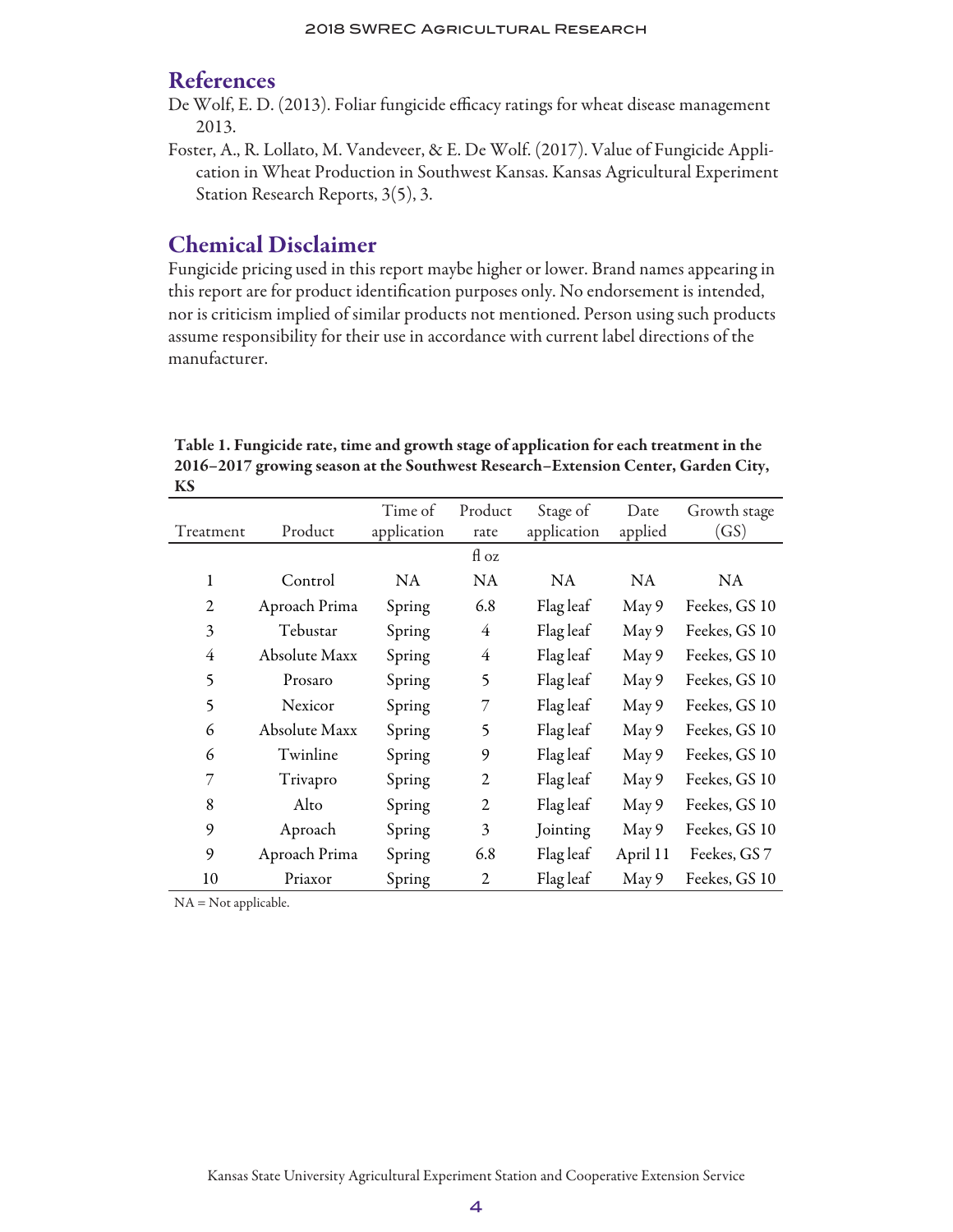|           |           | Average temperature (°F) | Rainfall (in.) |                 |  |  |
|-----------|-----------|--------------------------|----------------|-----------------|--|--|
| Month     | 2016-2017 | 30-year average          | 2016-2017      | 30-year average |  |  |
| September | 71        | 68                       | 0.14           | 1.42            |  |  |
| October   | 61        | 55                       | $\theta$       | 1.21            |  |  |
| November  | 47        | 42                       | 0.06           | 0.55            |  |  |
| December  | 27        | 31                       | 0.23           | 0.59            |  |  |
| January   | 31        | 30                       | 1.53           | 0.46            |  |  |
| February  | 41        | 34                       | $\mathbf{0}$   | 0.55            |  |  |
| March     | 47        | 43                       | 2.75           | 1.31            |  |  |
| April     | 54        | 52                       | 4.37           | 1.74            |  |  |
| May       | 60        | 63                       | 1.08           | 2.98            |  |  |
| June      | 75        | 73                       | 1.14           | 3.12            |  |  |
| July      | 79        | 78                       | 2.08           | 2.8             |  |  |
| Annual    | 54        | 52                       | 13.38          | 16.73           |  |  |

Table 2. Precipitation and temperature data for the 2016–2017 wheat growing season at the Southwest Research–Extension Center, Garden City, KS

1 30-year averages are for the period 1985-2014.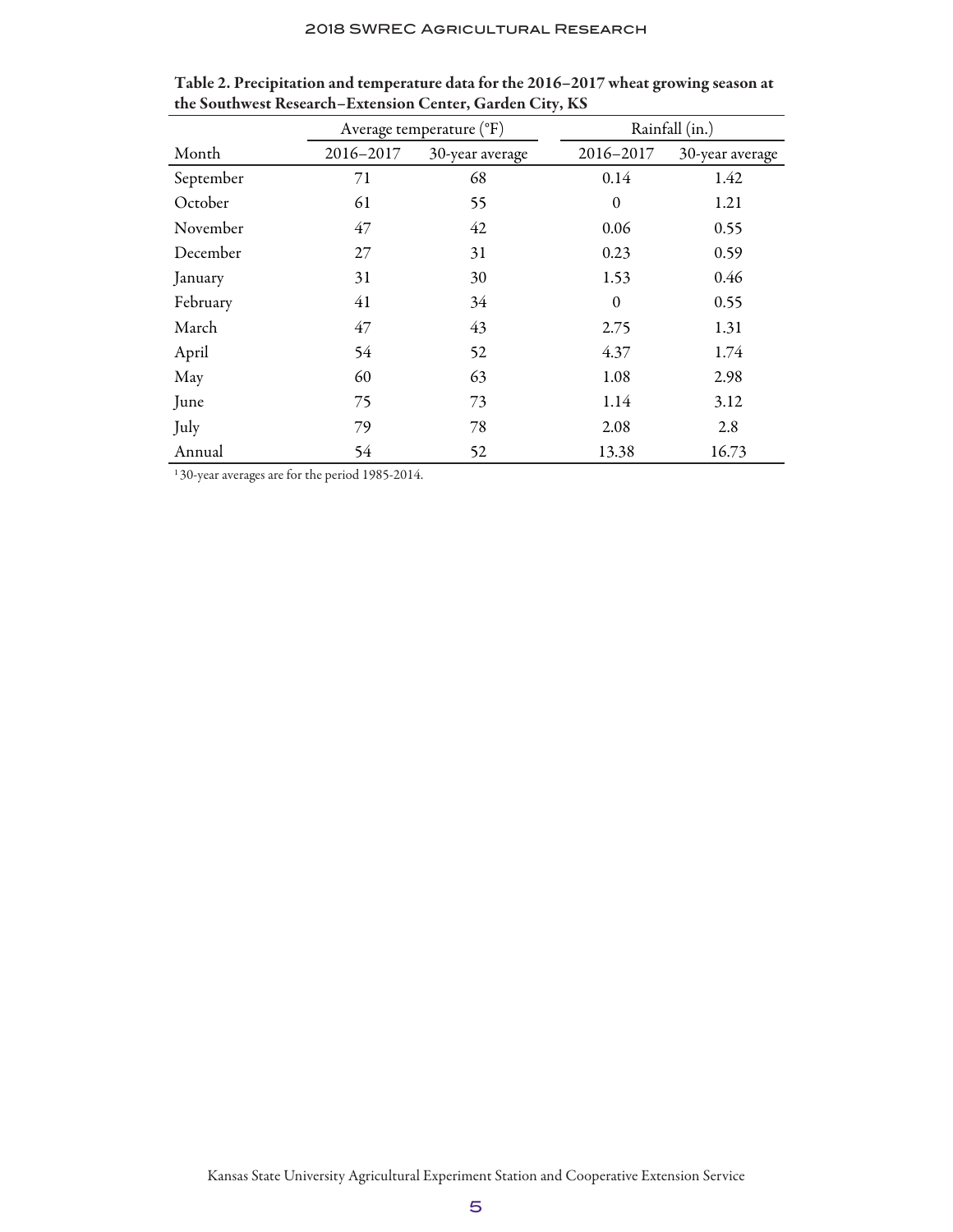|                       | Yield            |      |            | Test weight       |            | Lodging                |            | NDVI_Diff<br>@15 <sub>DAA</sub> |            | NDVI_Diff<br>@30DAA |  |
|-----------------------|------------------|------|------------|-------------------|------------|------------------------|------------|---------------------------------|------------|---------------------|--|
| Treatments            | TAM              | OAK  | <b>TAM</b> | OAK               | <b>TAM</b> | OAK                    | <b>TAM</b> | OAK                             | <b>TAM</b> | OAK                 |  |
|                       | $---$ bu/a $---$ |      |            | $--- lb/bu$ $---$ |            | -------- $\%$ -------- |            |                                 |            |                     |  |
| Control               | 74               | 53   | 56         | 55                | 44         | 98                     | 0.07       | 0.07                            | 0.32       | 0.19                |  |
| Aproach Prima         | 79               | 61   | 59         | 56                | 58         | 98                     | 0.05       | 0.07                            | 0.17       | 0.14                |  |
| Tebustar              | 78               | 59   | 59         | 57                | 34         | 99                     | 0.05       | 0.07                            | 0.19       | 0.16                |  |
| Absolute Maxx         | 85               | 59   | 59         | 56                | 55         | 83                     | 0.05       | 0.06                            | 0.15       | 0.12                |  |
| Prosaro               | 86               | 57   | 58         | 55                | 31         | 85                     | 0.05       | 0.07                            | 0.17       | 0.14                |  |
| Nexicor               | 80               | 56   | 58         | 56                | 63         | 100                    | 0.05       | 0.06                            | 0.15       | 0.14                |  |
| Absolute Maxx         | 80               | 56   | 58         | 56                | 36         | 89                     | 0.05       | 0.06                            | 0.16       | 0.14                |  |
| Twinline              | 76               | 55   | 59         | 57                | 63         | 100                    | 0.04       | 0.06                            | 0.16       | 0.14                |  |
| Trivapro              | 80               | 53   | 58         | 57                | 26         | 99                     | 0.05       | 0.07                            | 0.18       | 0.16                |  |
| Alto                  | 76               | 53   | 58         | 57                | 40         | 90                     | 0.05       | 0.06                            | 0.17       | 0.15                |  |
| Aproach/Aproach Prima | 85               | 53   | 58         | 56                | 23         | 90                     | 0.05       | 0.07                            | 0.15       | 0.13                |  |
| Priaxor               | 79               | 49   | 59         | 56                | 30         | 95                     | 0.04       | 0.06                            | 0.15       | 0.14                |  |
| LSD(0.05)             | 10               | 9    | 1.4        | $\overline{2}$    |            |                        | 0.05       | 0.01                            | 0.02       | 0.02                |  |
| <b>CV</b>             | 9                | 11   | 1.6        | $\overline{2}$    |            |                        | 8          | 6                               | 8          | 7                   |  |
| ANOVA (P > F)         | 0.5              | 0.08 | 0.15       | 0.59              |            |                        | < 0.001    | 0.002                           | < 0.001    | < 0.001             |  |

Table 3. Wheat yield, test weight, and normalized difference vegetative index (NDVI) measured before and after fungicide application, and the difference in NDVI based on the fungicide treatments and wheat variety for the 2016–2017 wheat growing season at the Southwest Research–Extension Center, Garden City, KS

DAA = days after application.

TAM = TAM 11. OAK = Oakley CL.